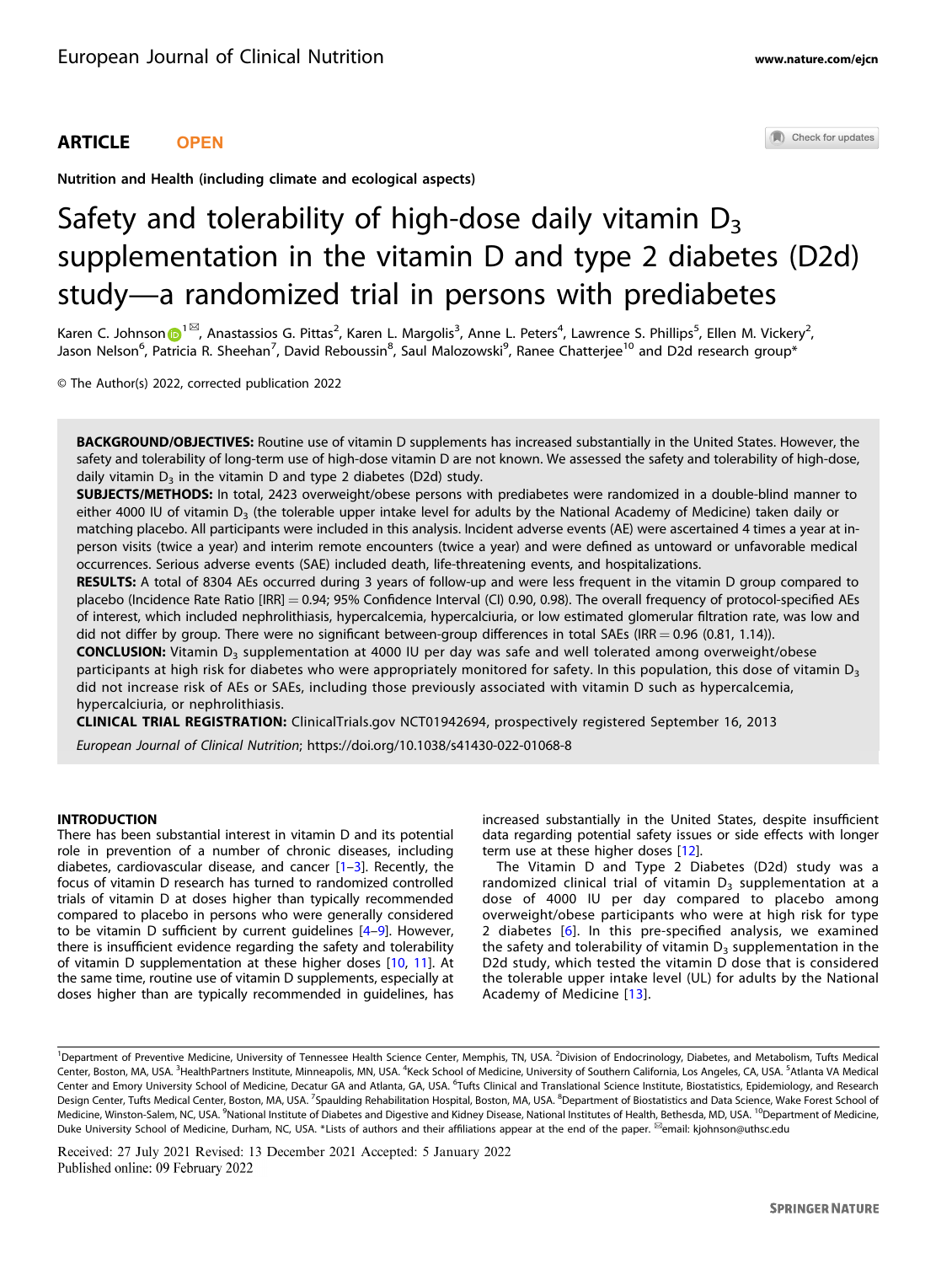#### SUBJECTS AND METHODS Trial design overview

The D2d study was a randomized, double-blind, placebo-controlled clinical trial conducted to evaluate the safety and efficacy of oral vitamin  $D_3$  for diabetes prevention in adults at high risk for type 2 diabetes [[5\]](#page-6-0). The study involved collaboration among 22 academic medical centers in the United States (d2dstudy.org/sites) [[5](#page-6-0)]. The trial protocol is available at D2dstudy. org. A sponsor-appointed data and safety monitoring board approved the protocol and provided independent study monitoring. The institutional review board at each clinical site also approved the protocol, and all participants provided written informed consent. The study was conducted in accordance with the principles of the Declaration of Helsinki and Good Clinical Practice. The statistical team at the D2d coordinating center (Division of Endocrinology, Tufts Medical Center, Boston, USA) performed the statistical analysis and vouches for its accuracy.

#### **Participants**

Eligible participants met at least two of three glycemic criteria for prediabetes as defined by the 2010 American Diabetes Association (ADA) guidelines. Other inclusion criteria were age greater than or equal to 30 years (25 years for American Indians, Alaska Natives, Native Hawaiians, or other Pacific Islanders) and body mass index (BMI) of  $24-42$  kg/m<sup>2</sup> (22.5–42 kg/m2 for Asian Americans) [\[14](#page-6-0)]. A low serum 25 hydroxyvitamin D (25[OH]D) concentration was not an inclusion criterion. Key exclusion criteria included use of diabetes or weight-loss medications or a history of hyperparathyroidism, nephrolithiasis, hypercalcemia, chronic kidney disease (defined as estimated glomerular filtration rate [eGFR] <50 mL/min/ 1.73  $\text{m}^2$ ), calcium-to-creatinine ratio greater than 0.275 at baseline, or bariatric surgery. Persons were also excluded for use of supplements containing total doses of vitamin D higher than 1000 IU/day or total calcium higher than 600 mg/day. A complete list of exclusion criteria has been published and the recruitment process described previously [\[5](#page-6-0), [6](#page-6-0), [15\]](#page-6-0).

#### Intervention and Procedures

Participants were randomized in a 1:1 allocation ratio to take once-daily, a soft-gel containing either 4000 IU of vitamin  $D_3$  (cholecalciferol) or matching placebo, with stratification by site, BMI (<30 or  $\geq$ 30 kg/m<sup>2</sup>), and race (White or non-White). Participants and all study staff were blinded to treatment assignment. Participants were asked to limit the use of outsideof-study vitamin D to 1000 IU per day from all supplements. To optimize safety, participants were also asked to limit calcium supplements to 600 mg per day.

In-person follow-up visits occurred at month 3, month 6, and twice per year thereafter. Midway between the in-person visits starting after month 6, an interim contact (phone or email) took place. All visits and contacts were designed to promote retention, encourage adherence, and assess for diabetes diagnosis outside of the study, tolerability of study pills, occurrence of adverse events, and personal use of vitamin D supplements higher than allowed by study protocol. Participants were monitored for adverse events (AE) including those previously associated with vitamin D supplementation, and incident AEs were ascertained at visits and interim encounters 4 times a year in a similar manner in both groups. The protocol outlined in detail the safety parameters for which the study trial pills should be discontinued (e.g., nephrolithiasis, hypercalcemia, low eGFR, etc.) [\[6](#page-6-0)].

Vitamin D content of study trial pills was analyzed for each production lot at bottling for the vitamin  $D_3$  pills as well as for placebo pills to confirm they were free of vitamin D. Acceptable vitamin  $D_3$  content for the active vitamin D pill was pre-defined as 80–120% of the 4000 IU planned dosage.

#### **Outcomes**

The primary outcome of the D2d study was time to incident diabetes [\[14\]](#page-6-0). Participants who met the primary outcome of diabetes remained on the study pills and continued to be followed for safety and additional outcomes. The primary results have been previously published [\[6](#page-6-0)].

Adverse events were ascertained at each participant contact by study staff. At these encounters, each participant was asked if they had experienced any changes to their health or had sought medical care since last contact. If the participant responded affirmatively, study staff collected information on the health change or reason for and timing of medical care including diagnostic tests, diagnosis, and treatment. Study staff also reviewed with participants previously reported ongoing AEs to determine if the event had resolved.

An AE was defined as any untoward or unfavorable and unintended medical occurrence (including symptom, physical sign, laboratory finding, or disease) observed in or experienced by a participant, whether or not it was considered study related. A serious adverse event (SAE) was defined as any AE that resulted in death, a life-threatening event, a new inpatient hospitalization or prolongation of an existing hospitalization, a persistent or significant disability or incapacity, a congenital anomaly or birth defect, or any other significant hazard that, based upon appropriate medical judgment by the investigators, may have jeopardized the participant's health and may have required medical or surgical intervention to prevent one of the outcomes listed in this definition. For all SAEs reported by the sites, medical records were collected and reviewed by the study's Safety and Outcomes Subcommittee, composed of D2d investigators who were blinded to the participant's assignment.

Key protocol-specified AEs of interest included hypercalcemia, hypercalciuria, low eGFR and nephrolithiasis. Follow-up serum calcium (assessed at each site's local laboratory), the urine calcium-to-creatinine ratio (assessed at the central laboratory), and serum creatinine (assessed at each site's local laboratory) to estimate GFR (calculated centrally) were measured at month 3, and annually thereafter. If serum calcium value (uncorrected for albumin concentration) was greater than the site's clinical laboratory upper level of normal and less than or equal to the upper level of normal plus 1 mg/dL, participants were queried about calcium intake and supplements and medications (e.g., use of hydrochlorothiazide) and educated about the use of calcium supplements. Testing was repeated within 6 weeks. If the repeat serum calcium value was greater than the site's clinical laboratory upper level of normal, the participant was confirmed to have met the outcome of hypercalcemia; study pills were stopped, and the participant was referred to their health care provider. If the first measurement of calcium was greater than the site's clinical laboratory upper level of normal plus 1 mg/dL, no repeat testing was required and the participant was considered to have met the outcome of hypercalcemia; study pills were stopped, and the participant was referred to their health care provider. Regarding the adverse event of low eGFR, if eGFR value was greater than 30 and less than 40 mL/min/1.73m<sup>2</sup>, testing was repeated within 4 weeks. If repeat eGFR was equal to or less than 30 mL/min/1.73m<sup>2</sup>, the participant was confirmed to have met the outcome of low eGFR, study pills were stopped, and the participant was referred to their health care provider. If the first eGFR measurement was equal to or less than 30 mL/min/1.73m<sup>2</sup>, then no repeat testing was required, and the participant was considered to have met the outcome of low eGFR; study pills were stopped, and the participant was referred to their health care provider. Regarding the adverse event of hypercalciuria, if urine calcium-to-creatinine ratio was greater than 0.375, participants were queried about calcium intake and supplements, and testing was repeated within 4 weeks. If repeat urine calcium-to-creatinine ratio remained greater than 0.375, then the participant was considered to have met the outcome of hypercalciuria; study pills were stopped, and the participant was referred to their health care provider. The 0.375 cutoff was chosen because it represents the calcium-to-creatinine ratio in a random spot urine specimen that corresponds to a 24-hour urine calcium of 400 mg/gram, which is the upper reference range for men.

Participants were asked to contact site staff to report the occurrence of a kidney stone and were additionally specifically queried about kidney stones at each contact (phone or in-person visit). All reports of kidney stone were included in the nephrolithiasis outcome and participants reporting a kidney stone were instructed to discontinue study pills. If available, medical records related to nephrolithiasis were collected and then adjudicated by the study's safety and outcomes subcommittee. For all of the above key protocol-specified AEs of interest where study pills were stopped per protocol, the pills were discontinued without unmasking participants or study staff, and participants continued in the study and completed all subsequent planned visits and measurements including collection of the primary outcome and safety assessment.

The D2d study did not specifically query the participants regarding falls using a validated questionnaire, but injuries and musculoskeletal events were self-reported by participants and were included in the overall assessment of safety.

Additional protocol-specified AEs of interest reported in this analysis were potentially related to the study pills and included polyuria, nausea, vomiting, poor appetite, metallic taste, hyperphosphatemia, anemia, weakness, fatigue, insomnia, and headache (all self-reported).

Participants could request to discontinue study pills at any point and for any reason. Participants who discontinued the study pills regardless of reason (AE or personal choice) were followed for the efficacy outcome per intent-to-treat principle.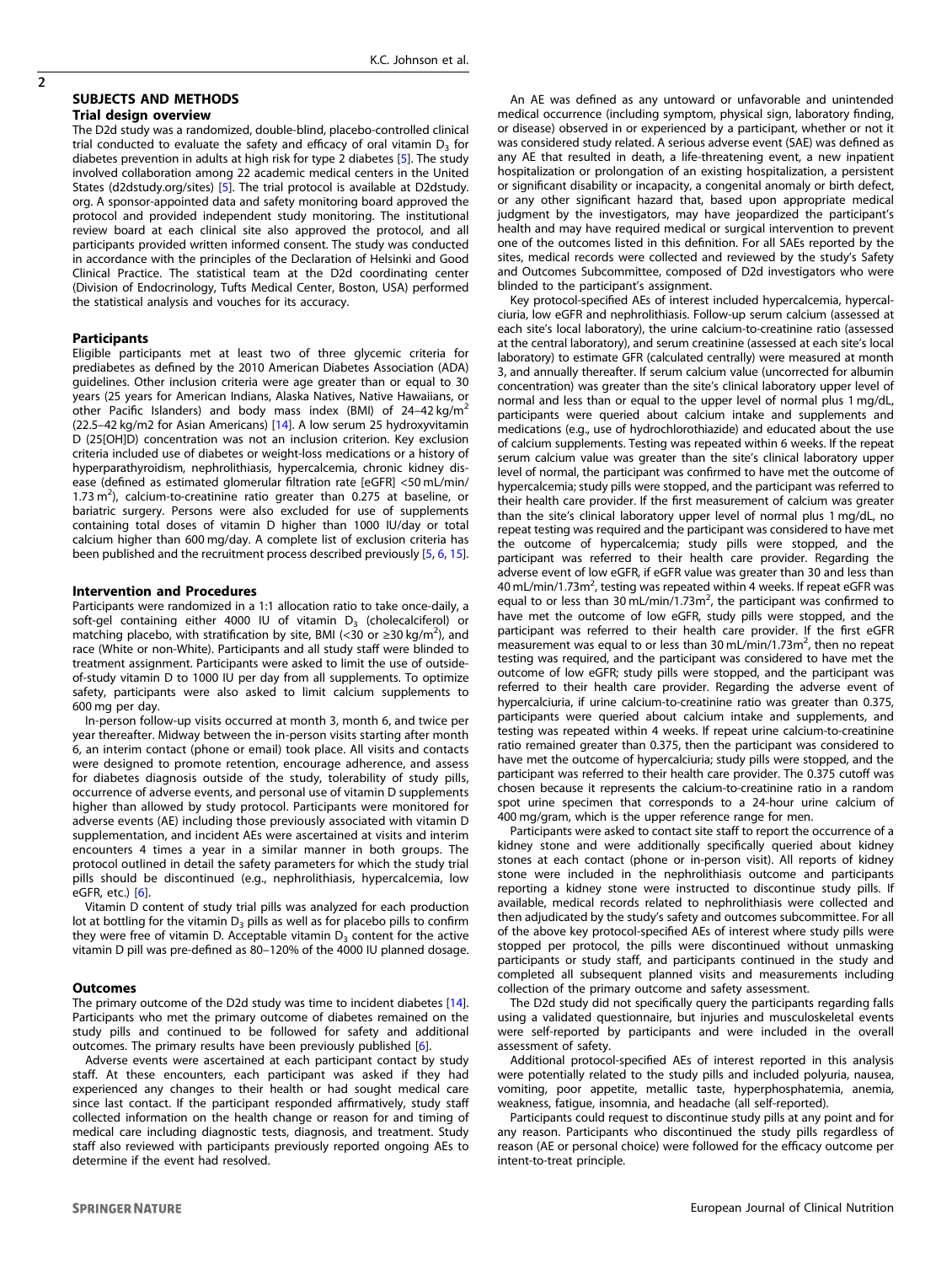### Laboratory testing

Serum calcium and creatinine were analyzed locally at each site, and eGFR was calculated centrally using the Chronic Kidney Disease Epidemiology Collaboration (CKD-EPI) equation adjusted for race, as the formula was commonly applied when the study was conducted [\[16](#page-6-0)]. Other blood and urine specimens (including for calcium-to-creatinine ratio) were shipped to the central laboratory at baseline and during follow up. Serum total 25 (OH)D, which includes total 25(OH)D<sub>3</sub> and total 25(OH)D<sub>2</sub>, from stored frozen fasting serum samples from the baseline and annual visits, was measured by liquid chromatography–tandem mass spectrometry with calibrators that are traceable to the National Bureau of Standards and Technology and validated by quarterly proficiency testing program administered by the Vitamin D External Quality Assessment scheme (DEQAS, United Kingdom) [\[17](#page-6-0), [18](#page-6-0)]. The D2d study did not measure free 25  $(OH)D_3$  or free 25 $(OH)D_2$  levels.

#### Statistical analyses

The sample size for the parent study was determined based on a target of 508 diabetes outcome events. The rationale has been previously published [[5\]](#page-6-0).

The frequency of AEs was evaluated in intention-to-treat analyses that compared groups defined by the randomization procedure and included all participants irrespective of adherence to assigned treatment or the protocol. All events were considered to occur independently, and no adjustment has been made for multiple events occurring in the same person. Incidence rates of AEs or differences in proportions of AEs were compared between the two groups. No adjustments were made for multiple comparisons.

The data analyses were generated using SAS software (Version 9.4 Copyright © 2019 SAS Institute Inc., Cary, NC, USA).

#### **RESULTS**

From October 2013 through February 2017, 7133 people were screened, and 2423 were randomly assigned to vitamin  $D_3$  ( $n =$ 1211) or placebo ( $n = 1212$ ), forming the intention-to-treat population (Fig. 1) [\[6\]](#page-6-0). Of those randomized, 45% of participants were women; 33% were of a non-White race; and 9% were of Hispanic ethnicity (Table [1](#page-3-0)) [\[19\]](#page-6-0). Mean age was 60.0 years; body-mass index, 32.1 kg/m<sup>2</sup>; and HbA1c, 5.9% (48 mmol/mol). Mean baseline serum 25(OH)D concentration was 28.0 ng/mL (68.8 nmol/L) with 78.3% of participants having a concentration equal to or greater than 20 ng/ mL (49.1 nmol/L). There were no statistically significant differences in baseline characteristics by treatment assignment.

The last study encounter was in December 2018 and the trial was stopped when the number of prespecified diabetes events had occurred per protocol. The overall median follow-up was 3.0 years (vitamin  $D_3$  3.0 [interquartile range, 2.0–3.6] years; placebo 2.9 [interquartile range, 2.0–3.5] years) and 99.1% of the cohort (1201 vitamin  $D_3$  and 1199 placebo group) contributed follow-up data.

The overall frequency of protocol-specified AEs of interest was low, with no significant between-group differences in the incidence of the first occurrence of the following protocol-specified adverse



Fig. 1 Flow of participants in the D2d Study. 2423 participants were randomized in D2d. 1211 were assigned to the vitamin D group and 1212 were assigned to the placebo group. Reasons for lost data or withdrawal from the study are presented as well as reasons for discontinuation of study pills by treatment assignment. 1201 participants in the vitamin D group completed at least one follow-up encounter and 1199 in the placebo group completed at least one follow-up encounter. 1123 participants in the vitamin D group died or completed last follow-up encounter and 1119 in the placebo group died or completed last follow-up encounter. 1211 in the vitamin D group and 1212 in the placebo group are included in these analyses.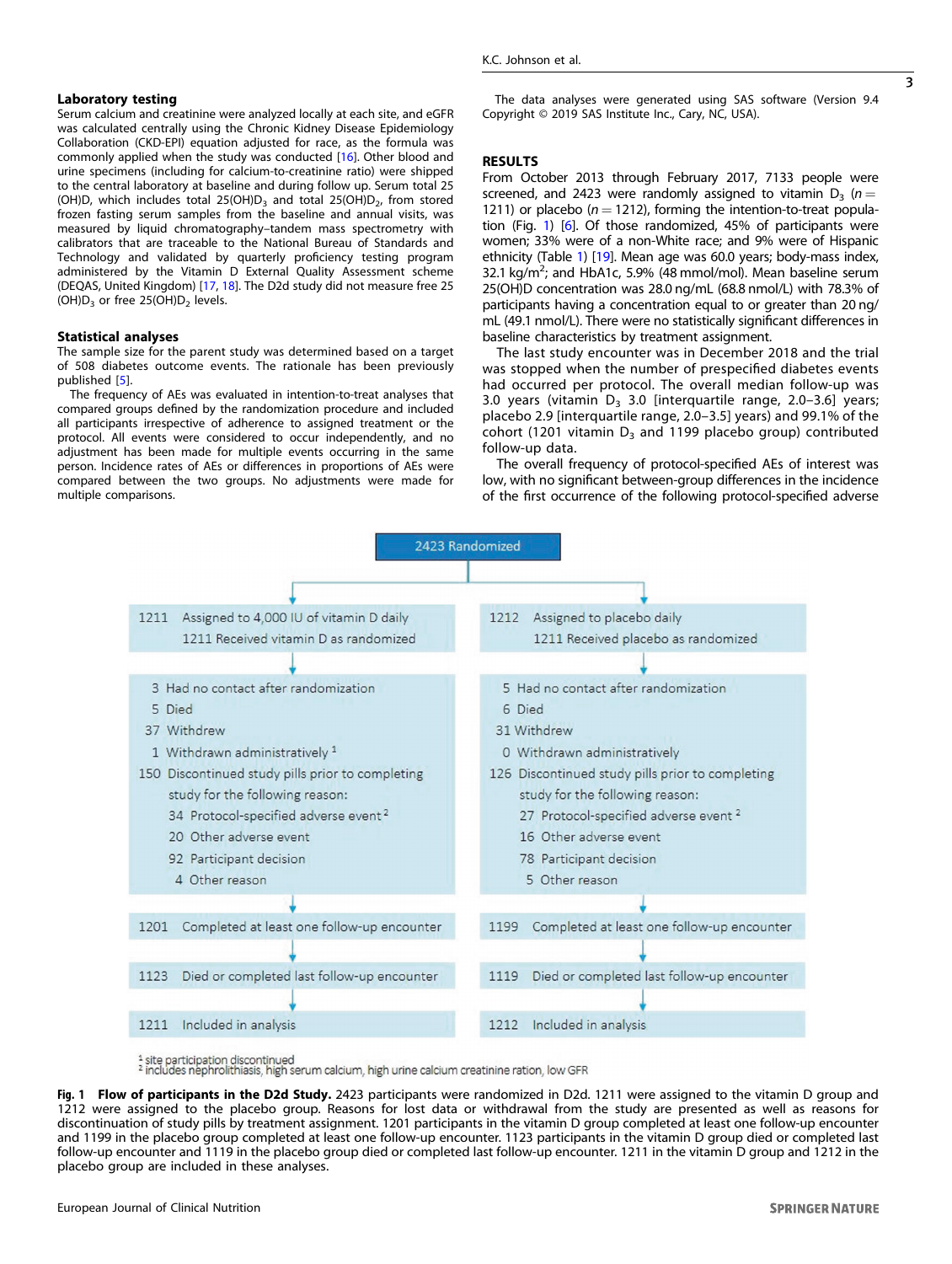<span id="page-3-0"></span>

| Table 1. Baseline characteristics of D2d participants <sup>a</sup> . |
|----------------------------------------------------------------------|
|                                                                      |

|                                                                     | Overall $(n = 2423)$ | Vitamin D <sub>3</sub> ( $n = 1211$ ) | Placebo ( $n = 1212$ ) |  |
|---------------------------------------------------------------------|----------------------|---------------------------------------|------------------------|--|
| Characteristic                                                      |                      |                                       |                        |  |
| Age, years                                                          | $60.0 \pm 9.9$       | $59.6 \pm 9.9$                        | $60.4 \pm 10.0$        |  |
| Women, no. (%)                                                      | 1086 (44.8)          | 541 (44.7)                            | 545 (45.0)             |  |
| Race, no. $(\%)^b$                                                  |                      |                                       |                        |  |
| Asian                                                               | 130 (5.4)            | 66 (5.5)                              | 64 (5.3)               |  |
| <b>Black or African American</b>                                    | 616 (25.4)           | 301 (24.9)                            | 315 (26.0)             |  |
| White                                                               | 1616 (66.7)          | 810 (66.9)                            | 806 (66.5)             |  |
| Other                                                               | 61(2.5)              | 34(2.8)                               | 27(2.3)                |  |
| Hispanic or Latino Ethnicity, no. (%) <sup>b</sup>                  | 225 (9.3)            | 120 (9.9)                             | 105(8.7)               |  |
| Body-mass index, kg/m <sup>2</sup>                                  | $32.1 \pm 4.5$       | $32.0 \pm 4.5$                        | $32.1 \pm 4.4$         |  |
| Health history                                                      |                      |                                       |                        |  |
| Medical conditions, no. (%)                                         |                      |                                       |                        |  |
| Hypercholesterolemia                                                | 1346 (55.6)          | 661 (54.6)                            | 685 (56.5)             |  |
| Cancer <sup>c</sup>                                                 | 262 (10.8)           | 126 (10.4)                            | 136 (11.2)             |  |
| Cardiovascular disease <sup>d</sup>                                 | 305 (12.6)           | 106(9.8)                              | 199 (14.9)             |  |
| Hypertension                                                        | 1297 (53.5)          | 622 (51.4)                            | 675 (55.7)             |  |
| Dietary supplements <sup>e</sup>                                    |                      |                                       |                        |  |
| Vitamin D                                                           |                      |                                       |                        |  |
| Participants taking vitamin D supplements, no. (%)                  | 1037 (42.8)          | 508 (41.9)                            | 529 (43.6)             |  |
| Vitamin D intake among all participants, IU/day <sup>f</sup>        | $313 \pm 398$        | $310 \pm 401$                         | $316 \pm 397$          |  |
| Vitamin D intake among participants using supplements, IU/day       | $732 \pm 254$        | $739 \pm 256$                         | $725 \pm 253$          |  |
| Calcium                                                             |                      |                                       |                        |  |
| Participants taking calcium supplements, no. (%)                    | 804 (33.2)           | 385 (31.8)                            | 419 (34.6)             |  |
| Calcium intake among all participants, mg/dayf                      | $103 \pm 176$        | $100 \pm 175$                         | $107 \pm 176$          |  |
| Calcium intake among participants using supplements, mg/day         | $312 \pm 167$        | $316 \pm 168$                         | $308 \pm 166$          |  |
| Laboratory                                                          |                      |                                       |                        |  |
| Serum 25-hydroxyvitamin D                                           |                      |                                       |                        |  |
| Mean, ng/mL                                                         | $28.0 \pm 10.2$      | $27.7 \pm 10.2$                       | $28.2 \pm 10.1$        |  |
| Distribution, no. (%)                                               |                      |                                       |                        |  |
| $<$ 12 ng/mL                                                        | 103(4.3)             | 60(5.0)                               | 43 (3.6)               |  |
| 12-19 ng/mL                                                         | 422 (17.4)           | 216 (17.8)                            | 206 (17.0)             |  |
| 20-29 ng/mL                                                         | 876 (36.2)           | 453 (37.4)                            | 423 (34.9)             |  |
| $\geq$ 30 ng/mL                                                     | 1021 (42.2)          | 482 (39.8)                            | 539 (44.5)             |  |
| Serum calcium, mg/dL                                                | $9.41 \pm 0.37$      | $9.40 \pm 0.37$                       | $9.41 \pm 0.38$        |  |
| Estimated glomerular filtration rate, mL/min/1.73 m <sup>b, 9</sup> | $87.1 \pm 15.7$      | $87.5 \pm 15.6$                       | $86.7 \pm 15.9$        |  |
| Fasting urine calcium-creatinine ratio                              | $0.09 \pm 0.06$      | $0.09 \pm 0.06$                       | $0.08 \pm 0.06$        |  |
| Hematocrit, % <sup>h</sup>                                          | $42.8 \pm 3.5$       | $42.8 \pm 3.4$                        | $42.8 \pm 3.5$         |  |

<sup>a</sup>Plus-minus values are means ± SD. Percentages may not add up to 100 because of rounding. To convert 25-hydroxyvitamin D from ng/mL to nmol/L, multiply by 2.456; to convert vitamin D intake from IU to mcg, divide by 40.

bRace and ethnicity were reported by the participant. The category "other" includes American Indian or Alaska Native; Native Hawaiian or other Pacific Islander; or other race. Ethnicity includes any race.

<sup>c</sup>Cancer (except for basal cell skin cancer) within 5 years of randomization was an exclusion criterion. Prostate cancer or well-differentiated thyroid cancer not expected to require treatment over the next 4 years were not exclusions. Persons with history of squamous cell cancer of the skin, which was completely excised and with no evidence of metastases, were eligible.

dCardiovascular disease included: arrhythmias, chest pain, congestive heart failure, coronary artery disease, CABG/PCI, myocardial infarction, palpitations, peripheral vascular disease.

<sup>e</sup>Data on vitamin D and calcium intake are derived from a question about supplements, including multivitamins and high-dose prescribed doses. Participants were allowed to take, from supplements, up to 1000 IU/day of vitamin D and 600 mg/day of calcium. Dietary intake of vitamin D and calcium was not limited. f Value shown is among all participants regardless of whether they reported use of supplements or not.

<sup>g</sup>Based on the Chronic Kidney Disease Epidemiology Collaboration equation.

h<sub>individuals were excluded if they had anemia at screening visit defined as hematocrit <32% for women, <36% for men.</sub>

events of interest: hypercalcemia, hypercalciuria, hyperphosphatemia, low eGFR, metallic taste, fatigue / weakness, insomnia, polyuria, or nephrolithiasis (Table [2\)](#page-4-0). There were 36 cases of participants with new-onset hypercalcemia on initial testing; on

repeat testing, only 10 cases were confirmed, 6 in the vitamin  $D_3$ and 4 in the placebo group (incidence rate ratio [IRR] for vitamin  $D_3$ vs. placebo  $= 1.49$ ; 95% CI 0.42, 5.27). There were 21 participants with new-onset hypercalciuria on initial testing; on repeat testing,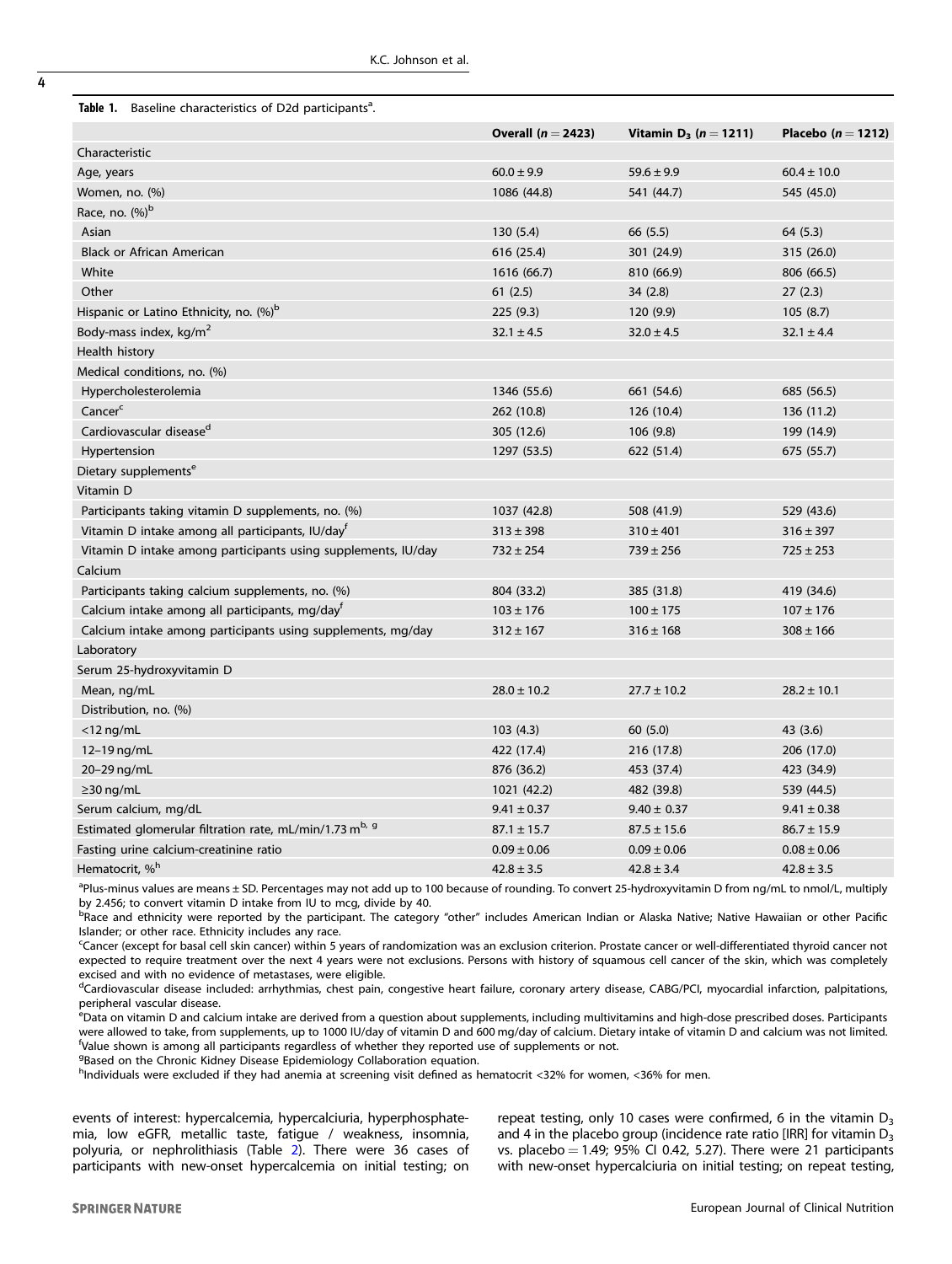<span id="page-4-0"></span>

|           | Table 2. Frequency of first event of protocol-specified adverse events |
|-----------|------------------------------------------------------------------------|
| by group. |                                                                        |

|                                           | Unique participants with first event<br>during the study |                                        |                         |  |
|-------------------------------------------|----------------------------------------------------------|----------------------------------------|-------------------------|--|
|                                           | <b>Total</b><br>$(n = 2423)$                             | Vitamin D <sub>3</sub><br>$(n = 1211)$ | Placebo<br>$(n = 1212)$ |  |
| Anemia                                    | 24                                                       | 5                                      | 19                      |  |
| Fatigue and weakness                      | 35                                                       | 16                                     | 19                      |  |
| Headache                                  | 54                                                       | 26                                     | 28                      |  |
| Hypercalcemia <sup>a</sup>                | 36                                                       | 20                                     | 16                      |  |
| Hypercalcemia,<br>confirmed <sup>a</sup>  | 10                                                       | 6                                      | 4                       |  |
| Hypercalciuria <sup>a</sup>               | 21                                                       | 11                                     | 10                      |  |
| Hypercalciuria,<br>confirmed <sup>a</sup> | $\mathfrak{D}$                                           | 1                                      | $\mathbf{1}$            |  |
| Hyperphosphatemia                         | $\Omega$                                                 | $\Omega$                               | $\Omega$                |  |
| Insomnia                                  | 32                                                       | 13                                     | 19                      |  |
| Metallic taste                            | $\mathcal{P}$                                            | $\mathbf{1}$                           | 1                       |  |
| Nausea, vomiting, and/or<br>poor appetite | 29                                                       | 20                                     | 9                       |  |
| Nephrolithiasis <sup>b</sup>              | 50                                                       | 27                                     | 23                      |  |
| Low $e$ GFR <sup>a</sup>                  | 3                                                        | 1                                      | $\mathcal{P}$           |  |
| Low eGFR, confirmed                       | 3                                                        | 1                                      | $\mathcal{P}$           |  |
| Polyuria                                  | 3                                                        | 1                                      | $\overline{2}$          |  |
|                                           |                                                          |                                        |                         |  |

Adverse events were reported by participants (e.g., headache, insomnia) unless otherwise indicated (hypercalcemia, hypercalciuria, low eGFR). Protocol-specified adverse event include those that have been previously associated with vitamin D (with / without calcium) administration (e.g., hypercalcemia) and other adverse events that may be of relevance due to intolerance to study pills (e.g., nausea).

<sup>a</sup>Based on in-study laboratory assessment. These adverse events may have required confirmation by repeat testing ("confirmed"), see text for details. bBased on participant self-report and adjudicated by the Safety and Outcomes Subcommittee when medical records were available to review.

only 2 cases were confirmed, 1 in each group (IRR for vitamin  $D_3$  vs. placebo =  $0.99$ ;  $95\%$  CI 0.06, 15.86). There were 3 cases of confirmed low eGFR, 1 in the vitamin  $D_3$  group and 2 in the placebo group (IRR for vitamin  $D_3$  vs. placebo = 0.50; 95% CI 0.04, 5.47). There were 52 self-reported cases of nephrolithiasis, 28 in the vitamin  $D_3$  and 24 in the placebo group (IRR for vitamin  $D_3$  vs. placebo = 1.16; 95% CI 0.67, 2.00) (Table [3\)](#page-5-0). While the number of adverse events related to nausea/vomiting or poor appetite was low  $(n = 29)$ , there were more cases reported among persons taking vitamin  $D_3$  compared to placebo, 20 vs 9 respectively (IRR for vitamin  $D_3$  vs. placebo = 2.20; 95% CI 1.00, 4.84). Supplementary Table 1 provides additional information on the total frequency of protocol-specified AEs of interest among persons who were taking their study pills at the time of the event.

A total of 8304 AEs occurred during follow-up. The incidence rate of total AEs was lower in the vitamin  $D_3$  group (4039; 116.1 events per 100 person-years) compared to the placebo group  $(4265; 123.6$  events per 100 person years) (IRR = 0.94; 95% CI 0.90, 0.98) (Table [3](#page-5-0)). A total of 529 SAEs occurred during follow-up. The incidence rate of SAEs was not different between the vitamin  $D_3$ (260 events; 7.47 per 100 person-years) and placebo groups (269; 7.80 per 100 person-years) (IRR = 0.96; 95% CI 0.81, 1.14). The majority of SAEs were for hospitalization and there was no statistically significant difference among the treatment groups  $(IRR = 0.94; 95\% \text{ CI } 0.79, 1.12)$  (Table [3](#page-5-0)). Supplementary Tables 2, 3, and 4 provide additional data for total AEs and SAEs by treatment group using an end organ classification. The vitamin  $D_3$  group had fewer AEs and SAEs for injury and musculoskeletal events.

Adherence to the intervention was high (84.1% of prescribed pills were taken) and a similar proportion of participants in the vitamin D<sub>3</sub> group (12.1%) and placebo group (10.3%) stopped trial pills (difference, 1.8 percentage points;  $95\%$  CI,  $-0.7$ , 4.3). There was no significant difference between the proportions of participants who stopped study pills for any reason, including due to AEs or due to participant choice (17.5% in the vitamin D group vs. 16.0% in the placebo group). There was no significant difference between the proportions of participants who stopped study pills due to an AE: overall, 58 (4.8%) participants in the vitamin D group stopped trial pills due to an AE, including abnormal safety labs, compared to 46 (3.8%) in the placebo group (difference in proportions for vitamin D vs. placebo, 0.9% [95% CI, −0.6, 2.6%]) (Table [4\)](#page-5-0).

# **DISCUSSION**

In this multi‐center, randomized, double-blind, placebo‐controlled trial among overweight/obese persons at high risk of type 2 diabetes not selected for vitamin D insufficiency and who were screened and routinely monitored for safety, compared to placebo, oral vitamin  $D_3$  supplementation at a dose of 4000 IU per day (considered the UL for adults by the National Academy of Medicine) [\[13](#page-6-0)] was well-tolerated and did not result in an increased risk of AEs or SAEs, including side effects typically linked to vitamin D, such as hypercalcemia, nephrolithiasis, or hypercalciuria. This finding of no increased risk of AE or SAE in the vitamin  $D_3$  group is reassuring given that the majority of D2d participants began the trial with concentrations of serum 25(OH)D considered sufficient for healthy adults [[6](#page-6-0)].

These data from the D2d study suggest that in similar populations of people who are overweight/obese and with prediabetes, the UL for safety and tolerability of vitamin  $D_3$  may be higher than previously established. The dose of vitamin  $D_3$  of 4000 IU per day used in the D2d study is the National Academy of Medicine recommended UL for persons over 8 years of age [\[13\]](#page-6-0), and D2d participants were allowed to take up to 1000 IU of vitamin  $D_3$  on their own, for a maximum total dose of vitamin D of 5000 IU daily from supplements. The UL was established by the National Academy of Medicine in 2011 based on a synthesis of data indicating that a dose of 4000 IU was unlikely to cause hypercalcemia [\[20](#page-6-0)]. The National Academy of Medicine also chose a UL dose that would maintain a serum 25(OH)D concentration lower than 50–75 ng/mL (125–150 nmol/L), a concentration that was previously thought to be associated with adverse outcomes. However, the benefit-risk ratio may be different in populations that vary by BMI, skin complexion, or when a trial attempts to achieve higher 25(OH)D concentrations. Future trials are warranted to test the efficacy-safety ratio of higher doses of vitamin D supplementation that aim to achieve higher 25(OH)D levels in specific populations at-risk for specific conditions, such as diabetes, osteoporosis, cancer etc.

The dose of 4000 IU daily of vitamin  $D_3$  in D2d is a higher dose than administered in other recently completed clinical trials. For example, Lappe et al tested a 2000 IU daily dose of vitamin  $D_3$  and administered calcium supplements in addition to the vitamin  $D_3$ as part of the intervention arms in postmenopausal women [\[21,](#page-6-0) [22](#page-6-0)]; and the VITAL trial of adult men aged 50 or older and women aged 55 or older tested a dose of vitamin  $D_3$  2000 IU daily without calcium [[7](#page-6-0)]. Other trials include the New Zealand ViDA trial which tested a dose of vitamin  $D_3$  100,000 IU taken monthly [\[23,](#page-6-0) [24\]](#page-6-0). Similar to the D2d study, these three trials have also reported few adverse events and no increased risk of hypercalcemia with vitamin D supplementation [[7](#page-6-0), [22,](#page-6-0) [23\]](#page-6-0). In contrast to the D2d study, only the Women's Health Initiative Calcium / Vitamin D trial, with a much larger sample size and a longer follow-up period, reported an 17% increased risk of nephrolithiasis with combined daily 400 IU of vitamin  $D_3$  and 1000 mg of calcium compared to placebo (hazard ratio, 1.17; 95% CI, 1.02–1.34) [\[21](#page-6-0)].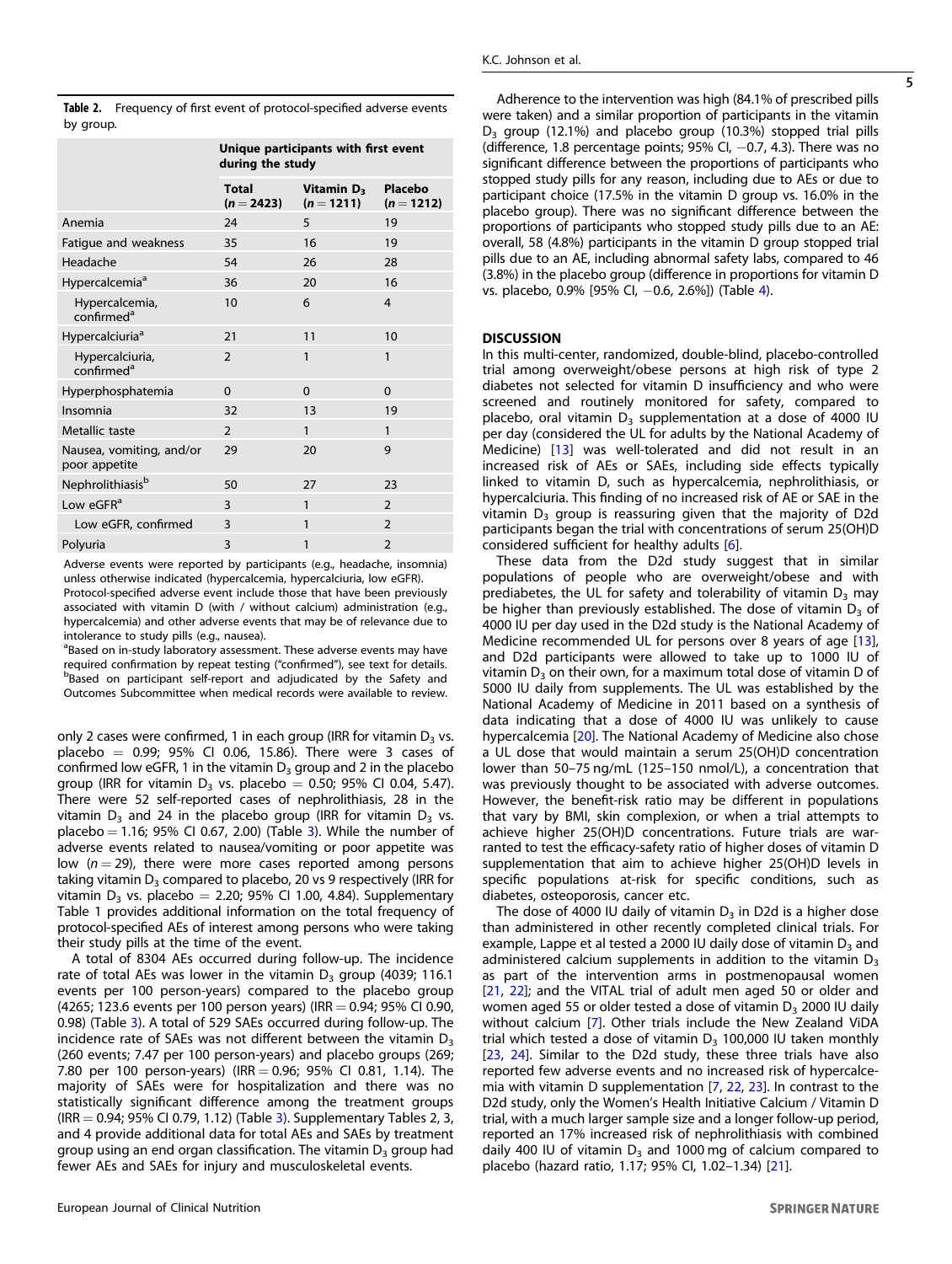<span id="page-5-0"></span>

| <b>Table 3.</b> Total adverse events through end of study by group. |  |  |  |
|---------------------------------------------------------------------|--|--|--|
|                                                                     |  |  |  |

|                                                                      | Vitamin D <sub>3</sub> ( $n = 1211$ ) |                                | Placebo ( $n = 1212$ ) |                                | Incidence rate ratio with<br>vitamin D (95% CI) |  |
|----------------------------------------------------------------------|---------------------------------------|--------------------------------|------------------------|--------------------------------|-------------------------------------------------|--|
|                                                                      | <b>Events</b>                         | Events per 100<br>person-years | <b>Events</b>          | Events per 100<br>person-years |                                                 |  |
|                                                                      | no.                                   |                                | no.                    |                                |                                                 |  |
| Adverse event                                                        | 4039                                  | 116.1                          | 4265                   | 123.6                          | $0.94$ (0.90, 0.98)                             |  |
| Serious adverse event                                                | 260                                   | 7.47                           | 269                    | 7.80                           | $0.96$ $(0.81, 1.14)$                           |  |
| Death                                                                | 5                                     | 0.14                           | 6                      | 0.17                           | $0.83$ $(0.25, 2.71)$                           |  |
| Hospitalization (new or prolongation)                                | 250                                   | 7.18                           | 264                    | 7.65                           | 0.94(0.79, 1.12)                                |  |
| Any adverse event leading to<br>discontinuation of study pills       | 58                                    | 1.67                           | 46                     | 1.33                           | 1.25 (0.85, 1.84)                               |  |
| Within-study laboratory evaluation (confirmed with repeated testing) |                                       |                                |                        |                                |                                                 |  |
| Hypercalcemia                                                        | 6                                     | 0.17                           | $\overline{4}$         | 0.12                           | 1.49(0.42, 5.27)                                |  |
| Hypercalciuria                                                       |                                       | 0.03                           | $\mathbf{1}$           | 0.03                           | 0.99(0.06, 15.86)                               |  |
| Low estimated glomerular filtration rate                             | $\mathbf{1}$                          | 0.03                           | $\overline{2}$         | 0.06                           | $0.50$ (0.04, 5.47)                             |  |
| Self-reported                                                        |                                       |                                |                        |                                |                                                 |  |
| <b>Nephrolithiasis</b>                                               | 28                                    | 0.80                           | 24                     | 0.70                           | 1.16(0.67, 2.00)                                |  |
|                                                                      |                                       |                                |                        |                                |                                                 |  |

Hypercalcemia was defined as serum calcium (uncorrected for albumin concentration) higher than the upper limit of the normal range for the clinical laboratory at each clinical site; hypercalciuria was defined as fasting morning urine calcium-creatinine ratio over 0.375 measured by the central laboratory; low estimated glomerular filtration rate was defined as equal to or lower than 30 mL per min per 1.73 m<sup>2</sup> of body-surface based on serum creatinine measured at each clinical site's clinical laboratory using the Chronic Kidney Disease Epidemiology Collaboration equation. Unless a specific threshold was reached, hypercalcemia, hypercalciuria and low estimated glomerular filtration rate required confirmation (see "Methods").

Table includes events in all participants who underwent randomization regardless of adherence; analyses censored at death, withdrawal, or end-of-study encounter (visit or phone call).

| <b>Table 4.</b> That plit tolerability by group.                                 |                                |                                        |                       |  |  |
|----------------------------------------------------------------------------------|--------------------------------|----------------------------------------|-----------------------|--|--|
| <b>Reason for permanent</b><br>discontinuation of<br>study pills, n <sup>a</sup> | <b>Overall</b><br>$(n = 2423)$ | Vitamin D <sub>3</sub><br>$(n = 1211)$ | Placebo<br>$(n=1212)$ |  |  |
| Withdrew consent while<br>on study pills                                         | 35                             | 18                                     | 17                    |  |  |
| <b>Adverse Event</b>                                                             | 89                             | 50                                     | 39                    |  |  |
| Nephrolithiasis <sup>b</sup>                                                     | 46                             | 26                                     | 20                    |  |  |
| Other adverse event <sup>c</sup>                                                 | 36                             | 20                                     | 16                    |  |  |
| Death <sup>d</sup>                                                               | $\overline{7}$                 | 4                                      | 3                     |  |  |
| Safety labs-high serum<br>calcium                                                | 10                             | 6                                      | $\overline{4}$        |  |  |
| Safety labs-high urine<br>calcium                                                | 3                              | 1                                      | $\overline{2}$        |  |  |
| Safety labs-low GFR                                                              | 2                              | 1                                      | $\mathbf{1}$          |  |  |
| Participant decision <sup>e</sup>                                                | 170                            | 92                                     | 78                    |  |  |
| Other reason                                                                     | 9                              | 4                                      | 5                     |  |  |
| Did not complete end-<br>of-study encounter <sup>f</sup>                         | 87                             | 40                                     | 47                    |  |  |

Table 4. Trial pill tolerability by group.

<sup>a</sup>Reasons for permanent discontinuation are *mutually exclusive*.<br><sup>b</sup>Nephrolithiasis, diagnosed, by either a study physician of

bNephrolithiasis diagnosed by either a study physician or physician outside of D2d based on clinical, radiologic findings, or both. All cases—except 5—were classified as "possibly" or "probably related" to study pills.

<sup>c</sup>Other adverse event that led to discontinuation of study pills at the discretion of the site study physician or participant decision.

Does not include 4 participants who stopped pills for another reason and died at a later date.

<sup>e</sup>A participant requested discontinuation of study pills for any other reason other than an adverse event.

<sup>f</sup>For participant who did not complete the end-of-study encounter, the study pill discontinuation date is the date of the last encounter that was completed.

There are trials with vitamin D supplementation that have reported other adverse events that were not assessed in the D2d study. A Canadian study found that, among healthy older adults (ages 55 to 70 years), vitamin  $D_3$  for 3 years at 4000 IU or 10,000 IU per day compared with 400 IU per day, resulted in statistically significant lower radial bone mineral density (BMD) as measured by high resolution peripheral quantitative computed tomography, but there were no significant differences in bone strength [[25](#page-6-0)]. The D2d study did not assess BMD and thus cannot contribute information about the effect of the 4000 IU per day on BMD and bone strength in overweight/obese people with prediabetes. A trial conducted in Switzerland tested vitamin  $D<sub>3</sub>$  at 60,000 IU per month vs. 24,000 IU per month and reported increased risk of falls with the higher dose [[26\]](#page-6-0). The D2d study did not specifically query the participants regarding falls using a validated questionnaire; however the vitamin  $D_3$  had fewer AEs and SAEs for injury or musculoskeletal events than the placebo group (Supplementary Tables 2 and 4).

D2d is the first trial to assess the safety of vitamin  $D_3$  given at the tolerable upper intake level for adults by the National Academy of Medicine in a population of US adults with overweight/obesity and prediabetes. The D2d study has several additional strengths, including a large diverse group of participants who were at low risk for safety concerns related to vitamin D but at high risk for diabetes. The vitamin  $D_3$  dose of 4000 IU per day was selected to balance safety and efficacy and resulted in, on average, large differences in serum 25(OH)D concentrations between the vitamin  $D_3$  and placebo groups (54.3 ng/mL vs. 28.8 ng/mL, respectively, at month 24) [[6](#page-6-0)]. Use of a placebo to blind investigators, staff, and participants to treatment assignment minimized ascertainment bias of adverse events, and careful attention to protocol fidelity resulted in a rigorously conducted clinical trial. Adverse events were collected frequently and in a similar way in both groups to reduce ascertainment bias. All serious adverse events and cases of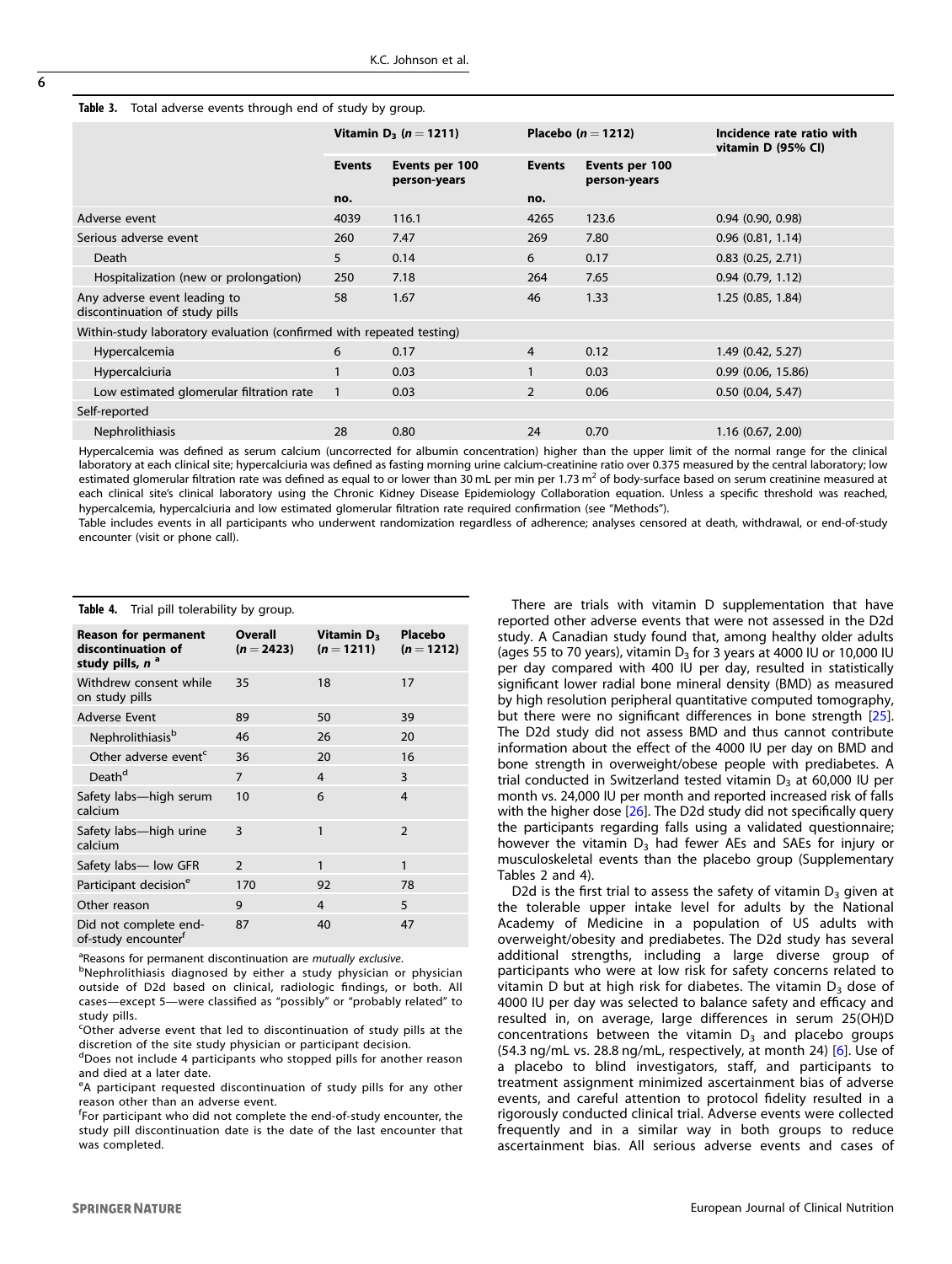<span id="page-6-0"></span>There are several considerations to put interpretation of our findings in context. As in all vitamin D trials, participants were excluded if they had a condition (e.g., high baseline serum calcium, etc.) that would have increased their risk for vitamin D-associated adverse events, and this may have reduced the occurrence of AEs compared to the general population taking vitamin D. The median time of follow-up in the D2d study was three years, and our findings may not extrapolate to longer term use of 4000 IU per day of vitamin  $D_3$ . Thus, the risk of vitamin D associated AEs and SAEs may be greater among persons who are at higher risk, who take the supplement for longer periods of time, or who have been less carefully screened and monitored. Finally, the D2d study did not assess whether participants had a CYP24A1 mutation or other mutations in the vitamin D pathway, so we are unable to provide pharmacogenomic information.

#### **CONCLUSION**

High-dose daily vitamin  $D_3$  supplementation at a dose of 4000 IU daily (considered the tolerable upper intake level for adults by the National Academy of Medicine) was safe and well tolerated among overweight/obese participants with prediabetes who were screened for risk of AEs and monitored for safety; and use of this supplement did not increase risk of AEs or SAEs, including side effects that have been previously associated with vitamin D.

#### DATA AVAILABILITY

Datasets generated and analyzed during the current study and the associated data dictionary and code are not publicly available. Requests for datasets analyzed and code utilized in the current study can be made after acceptance for publication by bona fide researchers by submitting a request to the D2d Publications Committee. Individual participant data will be shared in a de-identified/anonymized format using a specialized SAS data platform. Protocol synopsis, contact details, publications, and the process for collaboration and data requests can be found on the website (d2dstudy.org).

#### **REFERENCES**

- 1. Mondul AM, Weinstein SJ, Layne TM, Albanes D. Vitamin D and cancer risk and mortality: state of the science, gaps, and challenges. Epidemiol Rev. 2017;39:28–48.
- 2. Ross AC, Manson JE, Abrams SA, Aloia JF, Brannon PM, Clinton SK, et al. The 2011 dietary reference intakes for calcium and vitamin D: what dietetics practitioners need to know. J Am Diet Assoc. 2011;111:524–7.
- 3. Pittas AG, Lau J, Hu FB, Dawson-Hughes B. The role of vitamin D and calcium in type 2 diabetes. A systematic review and meta-analysis. J Clin Endocrinol Metab. 2007;92:2017–29.
- 4. Manson JE, Bassuk SS, Lee IM, Cook NR, Albert MA, Gordon D, et al. The VITamin D and OmegA-3 TriaL (VITAL): rationale and design of a large randomized controlled trial of vitamin D and marine omega-3 fatty acid supplements for the primary prevention of cancer and cardiovascular disease. Contemp Clin Trials. 2012;33:159–71.
- 5. Pittas AG, Dawson-Hughes B, Sheehan PR, Rosen CJ, Ware JH, Knowler WC, et al. Rationale and design of the vitamin D and type 2 diabetes (D2d) study: a diabetes prevention trial. Diabetes Care. 2014;37:3227–34.
- 6. Pittas AG, Dawson-Hughes B, Sheehan P, Ware JH, Knowler WC, Aroda VR, et al. Vitamin D supplementation and prevention of type 2 diabetes. N Engl J Med. 2019;381:520–30.
- 7. Manson JE, Cook NR, Lee IM, Christen W, Bassuk SS, Mora S, et al. Vitamin D supplements and prevention of cancer and cardiovascular disease. N Engl J Med. 2019;380:33–44.
- 8. Dawson-Hughes B, Staten MA, Knowler WC, Nelson J, Vickery EM, LeBlanc ES, et al. Intratrial exposure to vitamin D and new-onset diabetes among adults with prediabetes: a secondary analysis from the vitamin D and type 2 diabetes (D2d) study. Diabetes Care. 2020;43:2916–22.
- 9. Chandler PD, Chen WY, Ajala ON, Hazra A, Cook N, Bubes V, et al. Effect of vitamin D3 supplements on development of advanced cancer: a secondary analysis of the VITAL randomized clinical trial. JAMA Netw Open. 2020;3:e2025850.
- 10. Moyer VA, Force USPST. Vitamin, mineral, and multivitamin supplements for the primary prevention of cardiovascular disease and cancer: U.S. Preventive services Task Force recommendation statement. Ann Intern Med. 2014;160:558–64.
- 11. Scragg R. Emerging Evidence of Thresholds for Beneficial Effects from Vitamin D Supplementation. Nutrients. 2018;10:561. <https://doi.org/10.3390/nu10050561>.
- 12. Kantor ED, Rehm CD, Du M, White E, Giovannucci EL. Trends in dietary supplement use among US adults from 1999–2012. JAMA. 2016;316:1464–74.
- 13. Ross AC. The 2011 report on dietary reference intakes for calcium and vitamin D. Public Health Nutr. 2011;14:938–9.
- 14. American Diabetes Association. Standards of medical care in diabetes--2010. Diabetes Care. 2010;33(Suppl 1):S11–61. [https://doi.org/10.2337/dc10-S011.](https://doi.org/10.2337/dc10-S011)
- 15. Aroda VR, Sheehan PR, Vickery EM, Staten MA, LeBlanc ES, Phillips LS, Brodsky IG, Chadha C, Chatterjee R, Ouellette MG, Desouza C, Pittas AG; D2d Research Group. Establishing an electronic health record-supported approach for outreach to and recruitment of persons at high risk of type 2 diabetes in clinical trials: The vitamin D and type 2 diabetes (D2d) study experience. Clin Trials. 2019;16:306–315. <https://doi.org/10.1177/1740774519839062>.
- 16. Levey AS, Stevens LA, Schmid CH, Zhang YL, Castro AF 3rd, Feldman HI, et al. A new equation to estimate glomerular filtration rate. Ann Intern Med. 2009;150:604–12.
- 17. Bedner M, Lippa KA, Tai SS. An assessment of 25-hydroxyvitamin D measurements in comparability studies conducted by the Vitamin D Metabolites Quality Assurance Program. Clin Chim Acta. 2013;426:6–11.
- 18. DEQAS (Vitamin D External Quality Assessment Scheme). [August 30, 2020]. Available from: <http://www.deqas.org>.
- 19. LeBlanc ES, Pratley RE, Dawson-Hughes B, Staten MA, Sheehan PR, Lewis MR et al. Baseline characteristics of the vitamin D and type 2 diabetes (D2d) study: a contemporary prediabetes cohort that will inform diabetes prevention efforts. Diabetes Care 2018.
- 20. Institute of Medicine (US) Committee to Review Dietary Reference Intakes for Vitamin D and Calcium. Dietary Reference Intakes for Calcium and Vitamin D. Ross AC, Taylor CL, Yaktine AL, Del Valle HB, editors. Washington (DC): National Academies Press (US); 2011.
- 21. Jackson RD, LaCroix AZ, Gass M, Wallace RB, Robbins J, Lewis CE, et al. Calcium plus vitamin D supplementation and the risk of fractures. N Engl J Med. 2006;354:669–83.
- 22. Lappe J, Watson P, Travers-Gustafson D, Recker R, Garland C, Gorham E, et al. Effect of vitamin D and calcium supplementation on cancer incidence in older women: a randomized clinical trial. JAMA. 2017;317:1234–43.
- 23. Malihi Z, Lawes CMM, Wu Z, Huang Y, Waayer D, Toop L, et al. Monthly high-dose vitamin D supplementation does not increase kidney stone risk or serum calcium: results from a randomized controlled trial. Am J Clin Nutr. 2019;109:1578–87.
- 24. Neale RE, Armstrong BK, Baxter C, Duarte Romero B, Ebeling P, English DR, et al. The D-Health Trial: A randomized trial of vitamin D for prevention of mortality and cancer. Contemp Clin Trials. 2016;48:83–90.
- 25. Burt LA, Billington EO, Rose MS, Raymond DA, Hanley DA, Boyd SK. Effect of highdose vitamin D supplementation on volumetric bone density and bone strength: a randomized clinical trial. JAMA. 2019;322:736–45.
- 26. Bischoff-Ferrari HA, Dawson-Hughes B, Orav EJ, Staehelin HB, Meyer OW, Theiler R, et al. Monthly high-dose vitamin D treatment for the prevention of functional decline: a randomized clinical trial. JAMA Intern Med. 2016;176:175–83.

#### ACKNOWLEDGEMENTS

We thank the D2d investigators, staff, and trial participants for their dedication and commitment to the trial. Dr. Pittas is supported, in part, by generous donations to the Tupper Research Fund at Tufts Medical Center.

# AUTHOR CONTRIBUTIONS

All authors (KCJ, AP, KLM, ALP, LSP, EMV, JN, PRS, DR, SM, RC) are responsible for the design and final content of the manuscript. JN performed the statistical analysis. KCJ and RC are responsible for drafting the manuscript and AP, KLM, ALP, LSP, EMV, JN, PRS, DR, SM are responsible for review and substantive revisions of the manuscript. All authors (KCJ, AP, KLM, ALP, LSP, EMV, JN, PRS, DR, SM, RC) have read and approved the final version of the manuscript.

#### FUNDING INFORMATION

The planning phase of the D2d trial was funded by the National Institute of Diabetes and Digestive and Kidney Diseases (NIDDK) through a multicenter clinical study implementation planning grant to Tufts Medical Center in Boston (U34DK091958; principal investigator, AGP). Planning was also supported, in part, by the Intramural Research Program of the NIDDK. The conduct of the trial was supported primarily by the NIDDK and the Office of Dietary Supplements of the National Institutes of Health